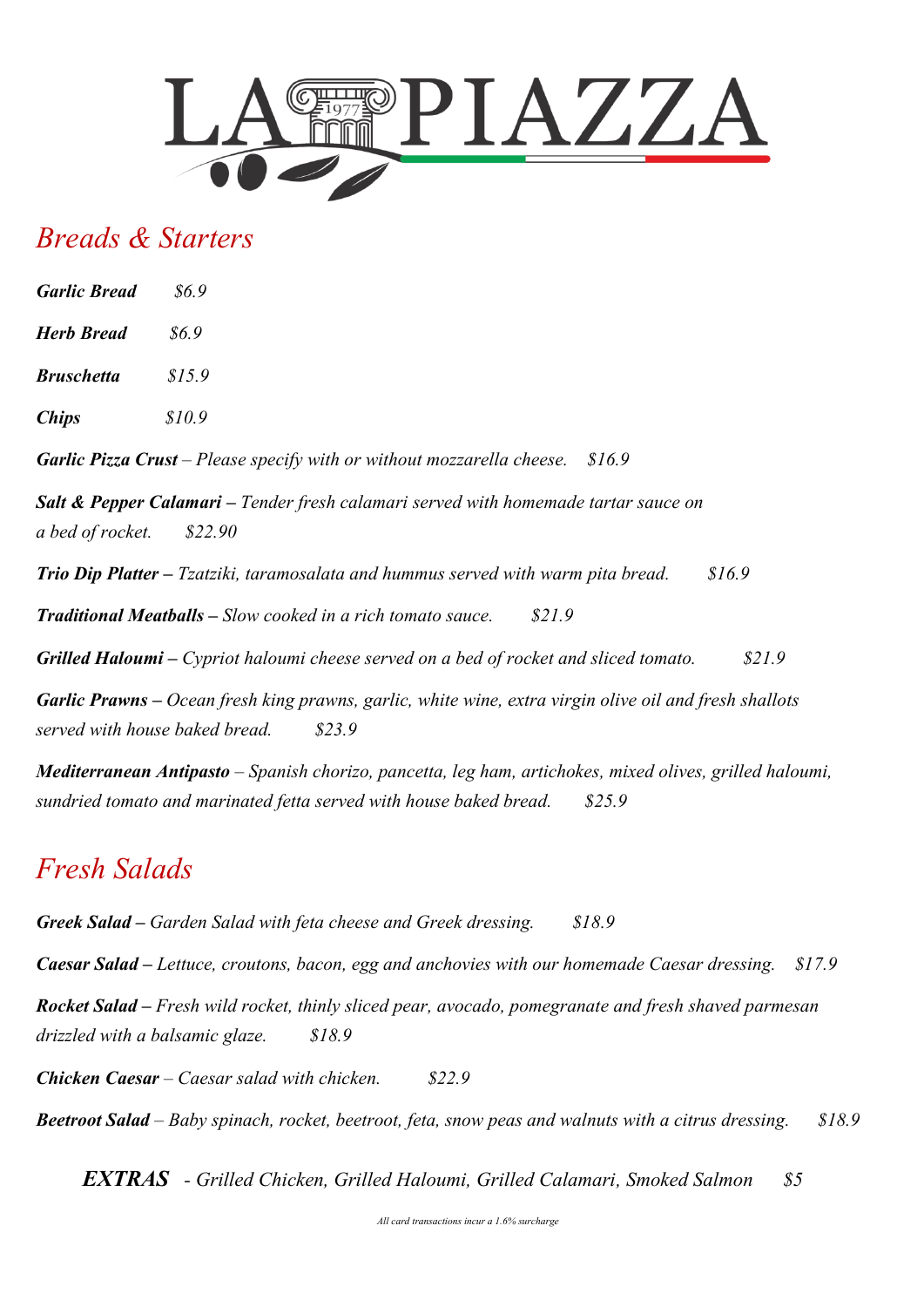# *Traditional Pasta – Combine our traditional pasta sauce recipes with our selection of:*

*Penne, Spaghetti, Tortellini. (Homemade Fresh Fettucine, Gnocchi or Gluten free \$2)*

| Napoletana – Our signature napoletana sauce and basil<br>\$25.9                                                       |
|-----------------------------------------------------------------------------------------------------------------------|
| Arabiatta – Napoletana sauce with chilli and shallots.<br>\$25.9                                                      |
| Matriciana - Bacon and onion in our napoletana sauce.<br>\$27.9                                                       |
| <b>Bolognese</b> – Traditional beef mince and shallots tomato sauce.<br>\$26.9                                        |
| Al Fredo – Chicken, mushroom and shallots in a cream sauce.<br>\$28.9                                                 |
| <b>Boscaiola</b> – Bacon, mushroom and shallots in a cream sauce.<br>\$28.9                                           |
| Spinach Gnocchi Gorgonzola - Homemade gnocchi served in a gorgonzola cream sauce<br>topped with pine nuts.<br>\$30.9  |
| <b>Pesto Genovese</b> – Basil and pine nuts with a touch of cream.<br>\$28.9                                          |
| \$28.9<br><b>Puttanesca</b> – Chilli, olives, mushrooms and shallots in our napoletana sauce.                         |
| Vegetarian – Mixed fresh vegetables in our napoletana sauce.<br>\$28.9                                                |
| \$34.9<br><b>Di Gamberi</b> – King prawns, avocado, white wine, napoletana sauce with a touch of cream.               |
| \$34.9<br>Siciliana - Australian prawns, extra virgin olive oil, garlic, pesto, chilli and sliced tomato.             |
| Allo Scoglio - White wine, garlic, extra virgin olive oil and chilli with Australian prawns<br>and mussels.<br>\$34.9 |
|                                                                                                                       |

*Marinara – Fresh seafood cooked in extra virgin olive oil and white wine with shallots, garlic and chilli in our napoletana sauce. \$34.9* 

#### *Homemade from the Oven*

*Lasagne – Traditional minced beef and napoletana sauce. \$30.9 Eggplant Gratin – Eggplant layered with pecorino cheese and napoletana sauce. \$29.9 Spinach & Ricotta Cannelloni – Traditional homemade cannelloni stuffed with spinach and ricotta in a napoletana sauce with bechamel. \$29.9*

### *Risotto*

*Chicken – With sundried tomatoes and mushrooms in a pink sauce. \$29.9 Ragu – Ragu meat tossed in a spicy wine and tomato sauce. \$29.9 Porcini Mushroom – With roasted pine nuts in a white wine and cream sauce. \$33.9 Seafood – Fresh seafood cooked in extra virgin olive oil with, shallots, garlic and chilli in napolitana sauce. \$33.9*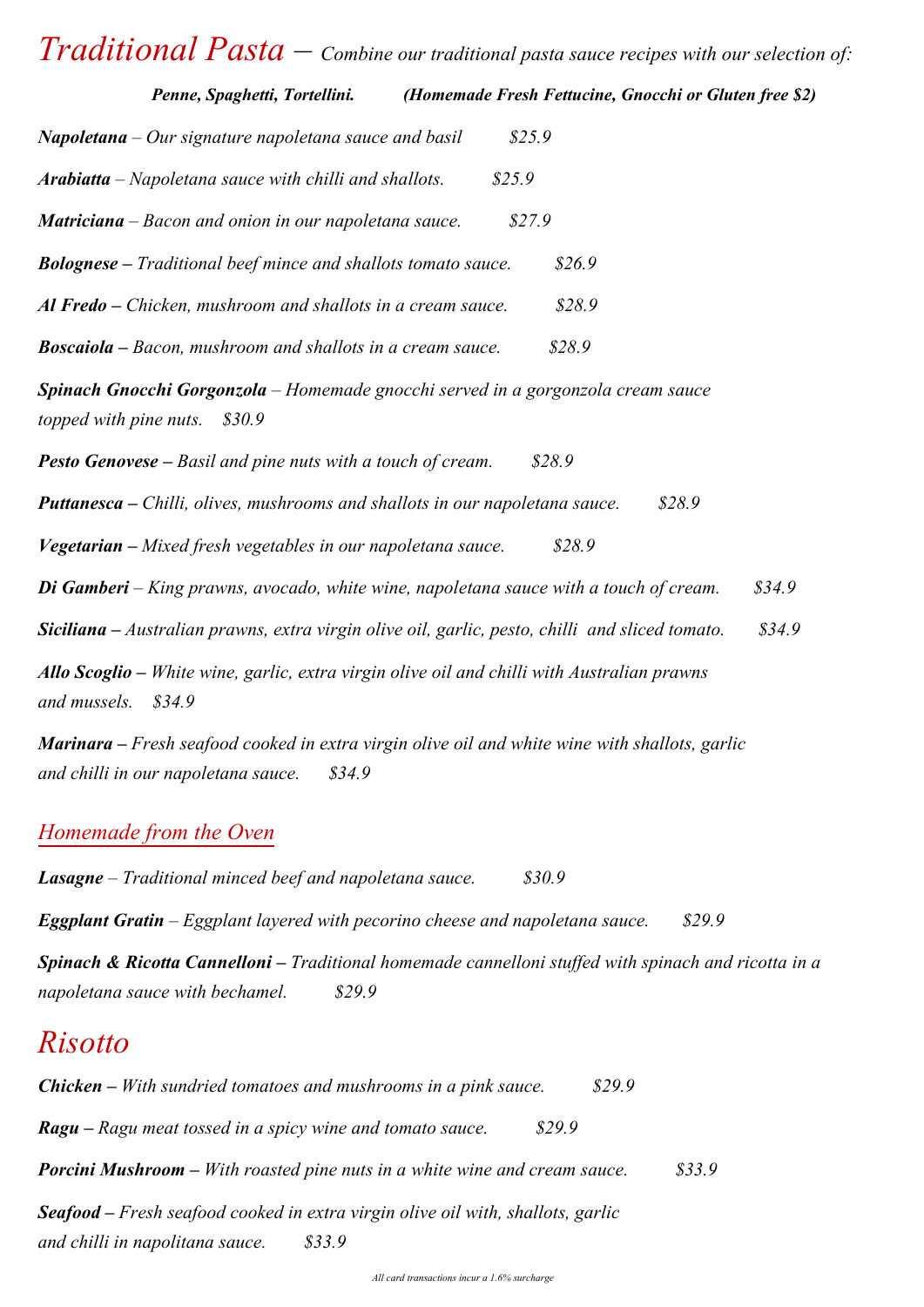*Veal – Tender veal backstrap fillets served with steamed greens and roasted vegetables: Schnitzel – Crumbed veal served with fresh lemon. \$36.9 Saltimbocca – Pan fried veal with prosciutto, fresh sage and tasty cheese in a white wine sauce. \$37.9 Parmigiana – Crumbed veal with eggplant served with napolitana sauce and melted mozzarella. \$37.9 Boscaiola – Pan fried veal with bacon, mushroom, shallots with a cream sauce. \$37.9 Princess – Pan fried veal with avocado, white wine, garnished with BBQ king prawns and hollandaise sauce. \$37.9*

*Isola Di Capri – Pan fried veal with king prawns, basil pesto with pink sauce. \$38.9* 

*Chicken - Chicken breast fillet served with steamed greens and roasted vegetables. Schnitzel – Crumbed chicken served with fresh lemon. \$32.9 Boscaiola – Pan fried with bacon, mushroom and shallots in a cream sauce. \$32.9 Mediterranean – Pan fried topped with onion, capsicum, oregano and olives in a napolitana sauce. \$32.9 Madagascar – Pan fried cooked with shallots in a peppercorn, brandy and cream sauce. \$32.9 Parmigiana – Crumbed chicken breast with eggplant served with napolitana sauce and melted mozzarella. \$33.9* 

# *Catch of the Day* – *All of our fish is locally sourced, fresh and brought in daily.*

*Wild Barramundi – Grilled ocean fresh wild barramundi served with garlic cream potatoes, steamed greens and served with lemon butter jus. \$36.9* 

*Atlantic Salmon – Grilled Atlantic salmon fillet served with garlic cream potatoes, steamed greens and lemon butter jus. \$34.9*

*Salt & Pepper Calamari – Tender marinated calamari served with homemade tartare sauce chips and salad. \$30.9* 

# *Off The Grill*

*Cape Grim Prime Eye Fillet – Served with freshly steamed vegetables, garlic cream potatoes and your choice of sauce. \$40.9* 

*Mushroom, Peppercorn, Dianne or Red Wine Jus*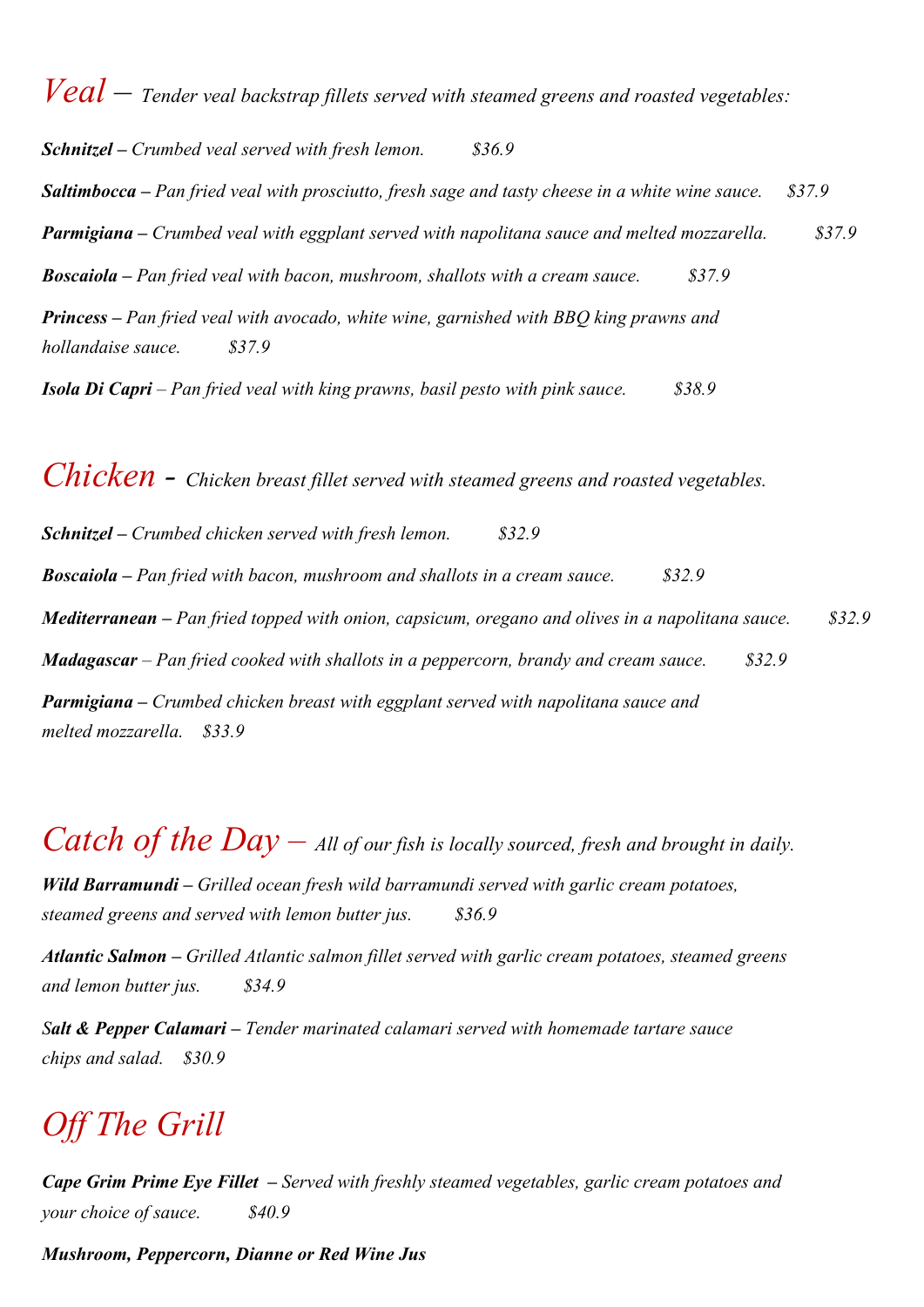# *Traditional Pizza – All pizza's have tomato sauce and cheese unless stated otherwise.*

|                                                                       | Medium 11" | Large 13" |
|-----------------------------------------------------------------------|------------|-----------|
| Margherita - Tomato sauce and mozzarella cheese.                      | \$21.9     | \$28.9    |
| Napoletana - Anchovies and olives.                                    | \$23.9     | \$32.9    |
| <b>Capricciosa</b> – Smoked ham, mushrooms, anchovies and olives.     | \$24.9     | \$33.9    |
| <b>Meat Lovers</b> – Smoked ham, pepperoni and cabanossi.             | \$24.9     | \$33.9    |
| <b>Ham</b> – Smoked ham with mozzarella cheese.                       | \$24.9     | \$33.9    |
| <b>Mexicana</b> – Pepperoni, onion, capsicum and olives.              | \$24.9     | \$33.9    |
| <b>Ham &amp; Pineapple</b> – Smoked ham and pineapple.                | \$24.9     | \$33.9    |
| <b>Pepperoni &amp; Olives</b> - Pepperoni and kalamata olives.        | \$24.9     | \$33.9    |
| <b>Pepperoni &amp; Mushroom</b> – Pepperoni and mushrooms.            | \$24.9     | \$33.9    |
| Vegetarian – Onion, capsicum, mushrooms, olives and sun dried tomato. | \$24.9     | \$33.9    |
| <b>Australiana</b> – Smoked ham, bacon and egg.                       | \$24.9     | \$33.9    |
| <b>Americana</b> – Pepperoni and pineapple.                           | \$24.9     | \$33.9    |
| Four Seasons - Smoked ham, cabanossi, mushrooms and prawns.           | \$25.9     | \$34.9    |
| <b>Supreme</b> – The lot (excluding prawns $\&$ anchovies).           | \$25.9     | \$34.9    |
| <b>Seafood</b> – Fresh seafood mix marinated in garlic.               | \$26.9     | \$34.9    |

#### *(Gluten Free available medium size \$4)*

# *Gourmet Pizza*

|                                                                                                           | Medium 11" | Large 13" |
|-----------------------------------------------------------------------------------------------------------|------------|-----------|
| <b>Tandoori Chicken</b> – With capsicum and homemade tzatziki.                                            | \$25.9     | \$34.9    |
| <b>BBQ Chicken</b> – Caramelised onion and sweet chilli topped with sour cream.                           | \$25.9     | \$34.9\$  |
| <b>Bombay</b> – Tandoori chicken, prawns, onion, feta, eggplant, capsicum, shallots<br>and chilli.        | \$25.9     | \$34.9    |
| <b>Bellisimo</b> – Marinated prawns, garlic, feta, chilli and asparagus served on a<br>garlic pesto base. | \$25.9     | \$34.9    |
| Athens – Pepperoni, mushroom, eggplant, feta and fresh tomato.                                            | \$25.9     | \$34.9    |
| Mediterranean - Pepperoni, capsicum, bacon, onion, olives and feta.                                       | \$25.9     | \$34.9    |